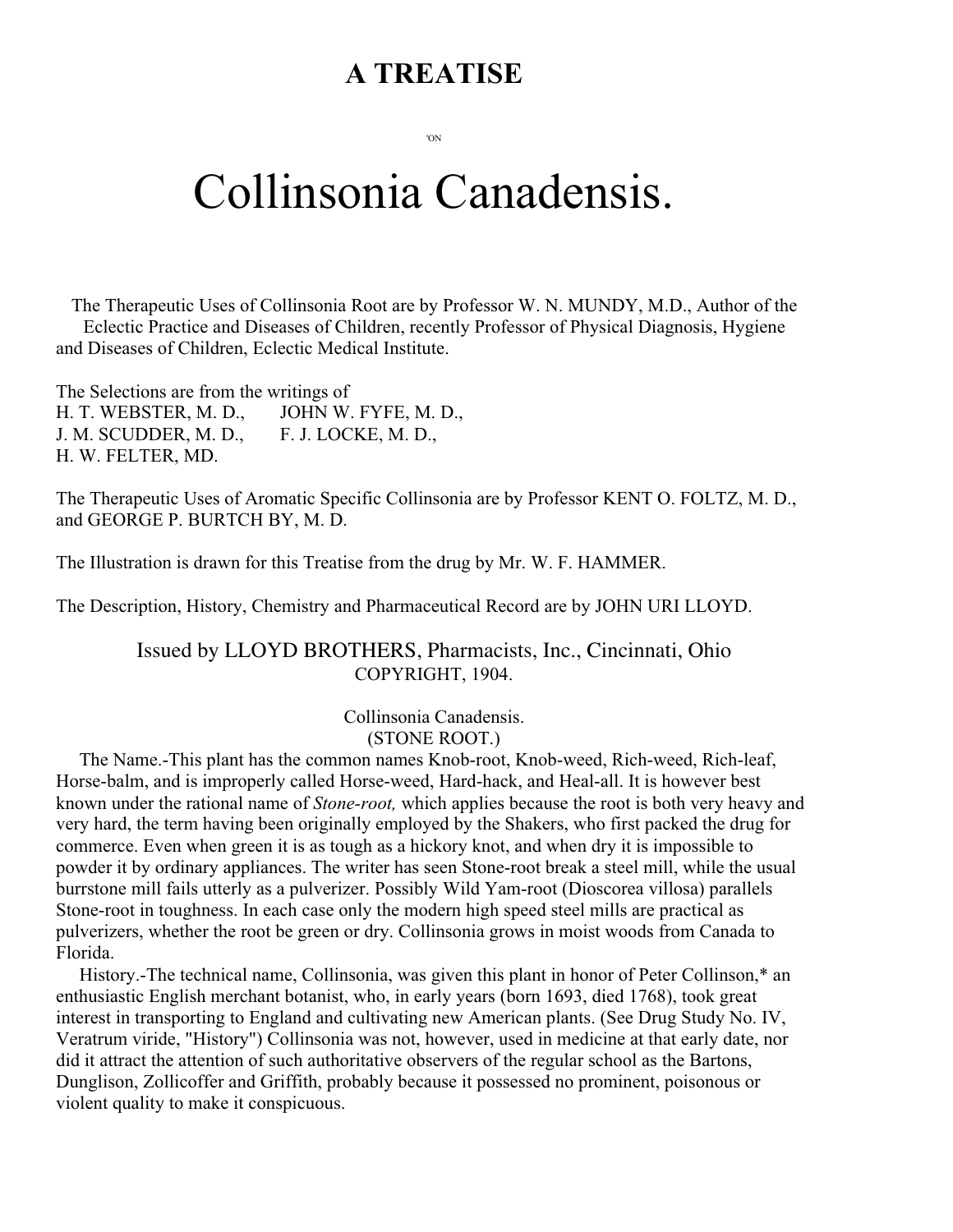However, the bruised leaves have long been used (Lee) in domestic medicine, in form of cataplasm, for bruises and wounds. Collinsonia as now employed is one of the drugs exclusively established by Eclectics, with whom it has been in use from an early date. It is increasingly a favorite. The statement found in the first edition of King's Dispensatory (1854) is similar to that in Lee's New York Plants (1848), and also conforms to the various prints and reprints of the early Thomsonian authors as well as those of the early Eclectic school. This statement gave the text , for subsequent clinical work of Eclecticism on this drug.

 It can not but be regretted that the qualities of Collinsonia as now familiar to Eclectic physicians are not better known to the Regular profession, whose interest, as well as that of their patients, would be conserved by such a useful addition to their materia medica. But this is also true of many other excellent Eclectic remedies. (See also Drug Study No. V, Chionanthus, page 2.)

 Part Used.-From the date of the introduction of Collinsonia into Eclectic therapy, and until a moderately recent period, preparations of the root only were employed. But in recent years the herb has been commended by some authorities, and' judging from the reports concerning it, bids fair to come into general use. (See p. 15.)

 Description.- THE ROOT.-Collinsonia is dark-brown, nearly black, knotty, very heavy, and is covered by a mass of tough, black, wire-like fibers. The green crushed root has a slight, peculiar odor, which disappears on drying. Internally, the dried root is white, odorless, and imparts little taste, even when long chewed.

The active principles are very difficult to abstract, whether the drug be finely ground or



 $\overline{\phantom{a}}$ 

powdered, its constituents demanding an element of time for their solution, regardless of the menstruum employed.\* Either the green or the dried root of Collinsonia imparts a deep, red-brown color to any menstruum that finally abstracts its full qualities. This color arises from the fact that its virtues reside largely in the rootlets, the brown epidermis, and the slightly colored subjacent portions, which must not be excluded if the operator expects to produce a representative preparation. In connection with Professor Scudder, the writer, preceding 1875, experimented persistently with large amounts of Collinsonia, and these investigations were continued for many years

thereafter. Thousands of pounds of drug were employed, numberless failures resulting, before we became convinced that a menstruum making a light-colored preparation is always objectionable as an abstractor, and that any manipulative method which yields a light, straw-colored liquid is markedly deficient as contrasted with the possibilities of a proper solvent.\* We have never known a sophisticant nor an adulterant of Collinsonia root, nor yet any considerable admixtures.

\*Peter Collinson was a Quaker philanthropist. a friend of Benjamin Franklin, who served England well both in commerce and science. To him Benjamin Franklin communicated his first essays on electricity which through Collinson's influence were read before the Royal Society. But alas, "the connoisseurs" did not deem them worthy of publication In the Transactions of the Society. Collinson was a liberal patron of the Philadelphia library and a friend to American progress. His special services concerning the introduction of American plants to England continued to near the date of his death, Veratrum viride having been transplanted by him in 1768 (see Veratrum viride). \*This is an example of the fact that the stereotyped formula of the Pharmacopoeia is often inadequate. The element of *time* is an important factor In the abstracting of many drugs which slowly give up their virtues to a solvent, The equilibrium between drug constituents and solvents is sometimes so nearly balanced as to almost favor the drug attraction instead of the liquid. In such cases prolonged maceration (coaxing) is an absolute necessity, and quick percolation is faulty. Whoever attempts to abstract Collinsonia in 48 hours by means of a rational amount of any menstruum is destined to disappointment, as also are physicians using such a product.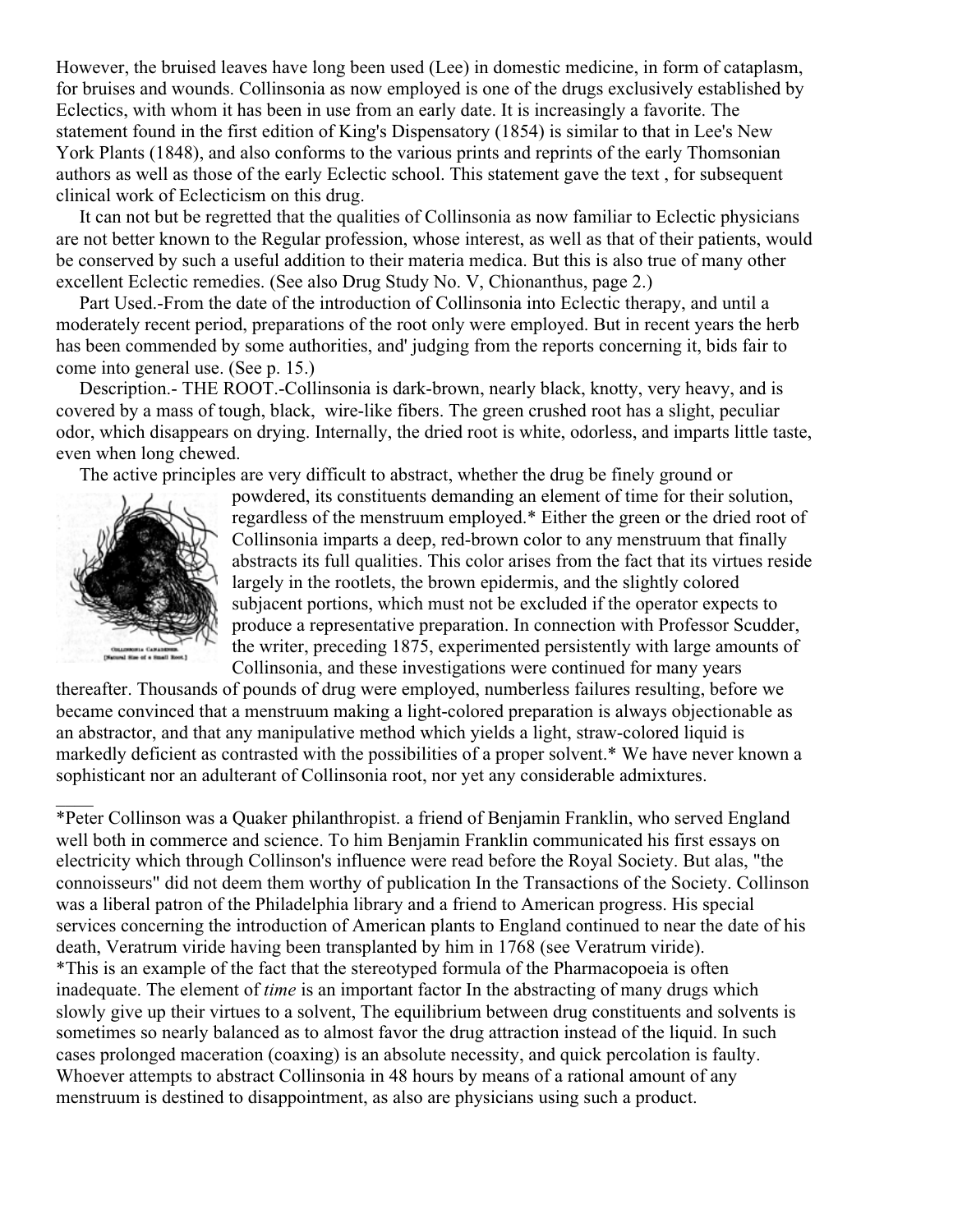The Herb.-Bruised Collinsonia herb has a peculiar, disagreeable odor, and an acrid taste. It imparts to alcohol a green color and an aromatic flavor. Our preparation has been called "Aromatic Specific Collinsonia," in contra-distinction to the root preparation, which is devoid of aroma. Botanical descriptions of the plant may be found in any botanical treatise on the North American flora.

Constituents.-Collinsonia parallels other vegetable products that as a whole are useful, but in which the isolated structural fragments are not the equivalent of the drug. No definite therapeutical agent has ever been identified in Collinsonia or obtained from it. Mr. Lochman (1885) obtained resin, starch, tannin and wax from the plant, mucilage from the root, and traces of a volatile oil from the leaves, but nothing outside the usual constituents of plants. No alkaloid, essential oil, glucoside, or vegetable acid carrying even an individuality of its own, has been picked out of the drug. In this it differs from Veratrum viride (see Drug Study No. IV), which is such a mine of richness to the chemical juggler, yielding a multitude of questionable and mysterious educts. Nor, by reason of its insipidity and its lack of odor, can Collinsonia be classed with such drugs as Chionanthus, which, although devoid of chemical equivalents, is yet possessed of strong sensible qualities both of taste and smell. Collinsonia, like Ergot and most other vegetable remedies, is most valuable either as a whole, or in preparations carrying its selected qualities. Nochemistry, no heroic pharmacy can be tolerated in its manipulation.

 Pharmaceutical Preparations.-The pharmacopoeia, from its first edition, 1820, has failed to give Collinsonia a place. The dispensatories, except the American, touch it gently, carrying about what Lee of New York wrote in 1848, and he took his brief record from Rafinesque, 1830. None of these parties venture to suggest a formula for a pharmaceutical preparation of the drug. The fluid extract, made by means of any formula whatever, with any menstruum whatever, and out of any kind of Collinsonia, green or dried, fresh or old, is often the only preparation at the command of physicians. Such extracts are naturally of many and different qualities, varying in accordance with all the conditions that govern preparations dominated by such different factors.

 The "concentration or resinoid" of Collinsonia is even more uncertain than the extract in that, in addition to the foregoing, we have the effect of heat, the long spell of drying, and the admixture of inert material, whatever it may be. necessary to act both as an absorber and to enable the extract to be powdered and subsequently kept in the form of powder.\* It has no intrinsic quality to speak its own praise. This "resinoid" was the cause of an acrid personal discussion between Professors John King and R. S. Newton about 1860. Newton lauded a prescription of the resinoid of Collinsonia and Morphine as a valuable compound. King asserted that the Morphine dominated the mixture, and that the so-called Collinson in was valueless. It is needless to say that King maintained his stand even in the face of the craze that then existed in behalf of the "new concentrations."

\* It does not, however, necessarily follow that a dark preparation of Collinsonia is an authentic representative of the drug. In our experience light-colored preparations are defective but it can not be claimed that colored Collinsonia preparations are by that reason necessarily good remedies. Color is easily supplied if color only is wanted.

 $\frac{1}{2}$ 

\*Do not mistake such "concentrations or resinoids" as C.ollinsonin, Cypripedin, Chionau thin, Geranin. Liatrin, etc., indeed the majorIty of the list, are not definite compounds, nor will any maker of them assert that they have any scientific structural formation. They are even less uniform, less representative, than the commercial fluid extracts of the same drugs, and were relegated to professional oblivion by Eclecticism a quarter of a century ago.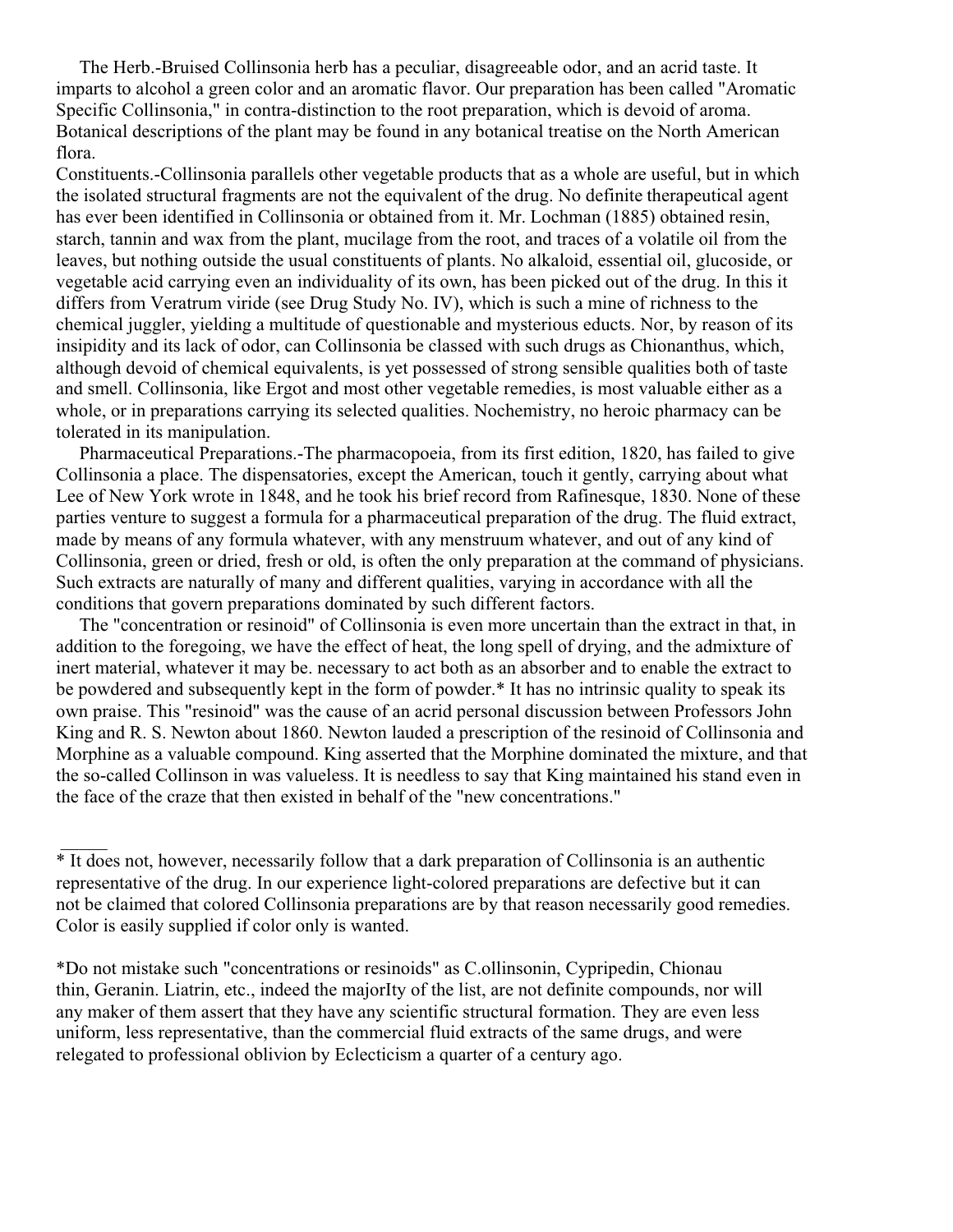Specific Medicine.- The preparation that is selected by the authors of the papers presented herein as representative of the therapy of Collinsonia is the Specific Medicine, which, as far as is possible, represents the full value of the very best Collinsonia. It has a brown-red color, an insipid taste, and is practically odorless. Added to water it scarcely precipitates, but the aqueous mixture inclines to opalescence. Specific Collinsonia is not to be commended by reason of carrying any one conspicuous chemical constituent or any group of structures. It is simply the result of long applied experimental pharmaceutical care and manipulative study spent in connection with a drug whose very indifference and lack of sensible qualities made the satisfactory evolution of a representative product exasperatingly tedious. Aromatic Specific Collinsonia is a preparation of the flowering top of the green, fresh herb, paralleling in strength that of the root. It has a green color, a not unpleasant fragrance, and a peculiar aromatic taste. It produces a greenish opalescence and a final precipitate, when mixed with water. Its aqueous mixture must therefore be stirred before administration. So far as we know, it is the only representative that has been made of the herb. On it the record of Collinsonia. herb in therapy has been established.

#### THE THERAPEUTICS OF COLLINSONIA. By PROFESSOR W. N. MUNDY, M. D., Forest, Ohio.

 This plant is, known under the various names of stone-root, rich-weed, rich-leaf, knob-weed, horse-balm, horse-weed. The plant, is claimed to possess the therapeutical values of an alterative, tonic, stimulant and diuretic.

 Its principal therapeutical action seems to be exerted upon the venous system and mucous tissues. This action is largely through the medium of the pneumogastric, the drug relieving the conditions resultant from an irritation of the parts to which this nerve is distributed. In conditions attended with an arterial excitement and cardiac irritation it will overcome this irritation, and it is claimed it is through this same influence that it acts upon the mucous surfaces of the, stomach and other tissues of the body.

 As a domestic remedy the bruised leaves have been used as a poultice in bruises, ulcers and sprains, and internally for various abdominal ailments.

 The Specific Medicine Collinsonia we have used in various ailments for the past twenty years with considerable satisfaction. In studying its therapeutical properties there are three strongly distinctive indications which have served us as 'a sign-board for its internal administration. They are briefly: Congestion, Irritation and a sense of Constriction. This trinity of indications is characteristic, and easily remembered. Though these as a rule are sufficient, to them a fourth can be added with profit, namely, hemorrhoids.

 This latter condition as a rule results from the first and second named, and all three are frequently due to a congestion of the portal system, upon which system Hale claims the remedy has a special action.

 Its action as a tonic is upon the enfeebled muscular tissue, and from this, action the remedy has a distinct ability to overcome relaxed and atonic conditions of the heart muscles and walls of the veins and capillaries.

 We esteem Collinsonia one of the best remedies we possess in chronic catarrhal diseases of the mucous tissues of the pharynx, naso-pharynx and larynx. In selecting it as a remedy in these diseases we follow the indications enumerated above, congestion, irritation and a sense of constriction. We find that chronic laryngitis, pharyngitis, and some forms of chronic bronchitis respond promptly to its therapeutic action. One of the most marked results in chronic catarrhal pharyngitis we ever witnessed resulted from the internal administration of Specific Collinsonia, uncombined with other remedies, save only the vehicle, simple syrup.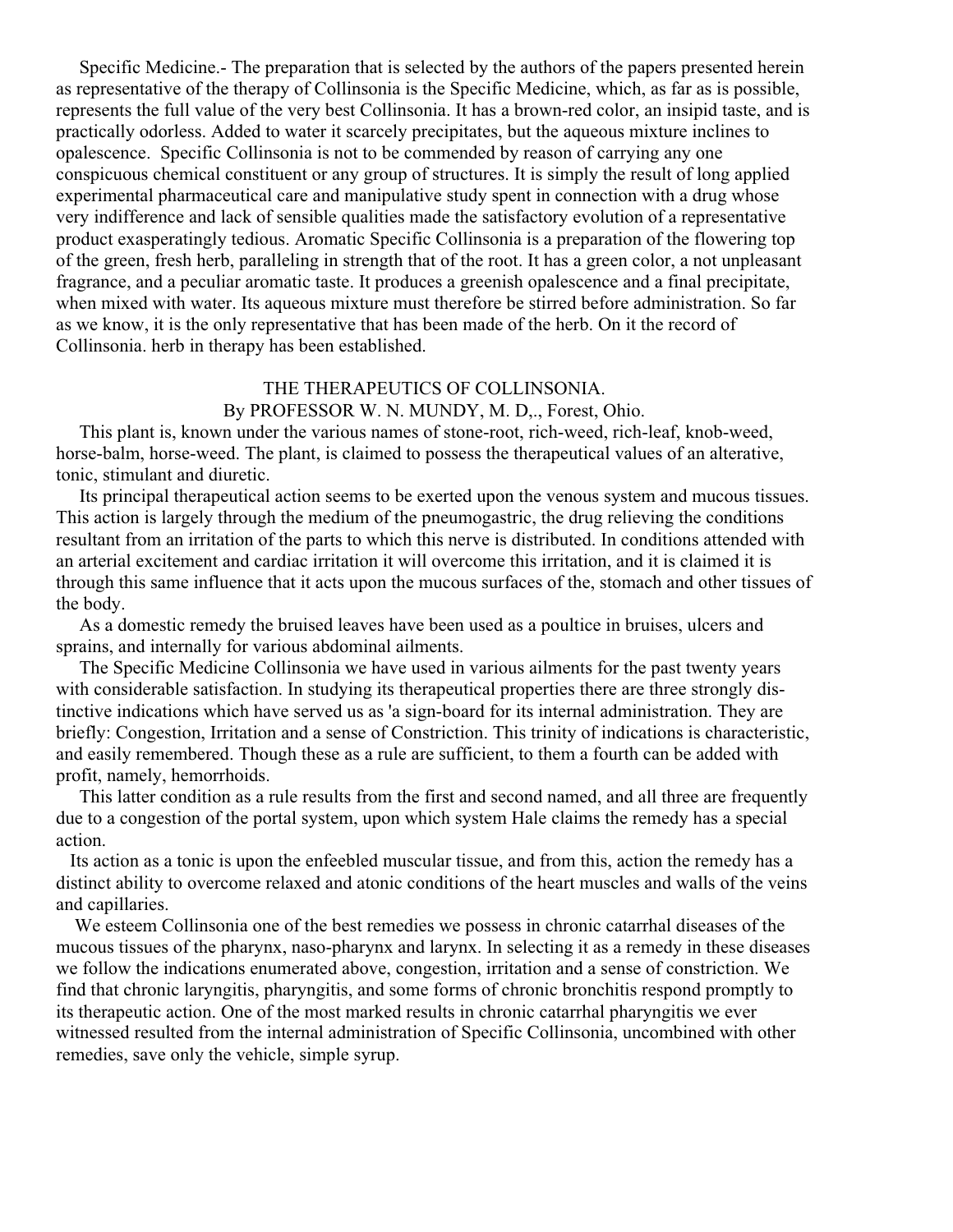The conditions calling for its administration are a relaxed condition of the mucous tissues of the pharyngeal walls; they are of dark red color, and show evidences of an enfeebled capillary circulation.

 Collinsonia has long been a popular remedy for that condition of the larynx known as " Minister's Sore Throat." This condition usually results from a prolonged and excessive use of the voice in a strained or unnatural key. The result is a congestion or hyperaemic condition of the vocal organs. This produces aphonia, cough, and a sense of, constriction, which is promptly relieved by this remedy. It relieves the congestion and gives tone to the enfeebled organs.

 It is also an excellent remedy in the following diseases of the digestive system: chronic gastritis or indigestion, where the circulation is defective and digestion is attended with pain and nervous symptoms occurring before meals; also when in addition to the derangement of digestion there is a congestion of the liver and a tendency to hemorrhoids.

 In the early stages of diarrhoea and some cases of dysentery Collinsonia is a good remedy, as well as in flatulent, biliary and infantile colic. Dr. John V. Shoemaker in Sajous Annual, 1888, ascribes to this remedy antispasmodic properties and prescribes it in gastralgia, where morphine and belladonna afford but temporary relief. Postle in the Ohio Transactions for 1902, page 122, says it is good in congestion and irritation of the mucous membranes, be it in the mouth, throat, lungs, kidneys, urethra or rectum. He warmly advocates it for nurse's sore mouth, esteeming it above any other remedy. The conditions calling for it are the same as elsewhere, namely, a reddened, irritated and congested mucous membrane of the mouth and throat.

 Of all the internal remedies for hemorrhoids, it is without doubt the best. We have frequently prescribed it with success and we find upon investigation that many, in fact all, writers upon the remedy, to which we have access, accord to it. the same value we do in hemorrhoidal conditions. It, is indeed one of the pronounced indications for the remedy. Hemorrhoids frequently result from a derangement of the portal circulation. Hale says it has a special action upon this circulation; hence its value in congestion of the liver and its circulatory apparatus. Not only is it of value in hem-, orrhoids, but it relieves spasms of the sphincter ani, proctitis, prolapsus ani, and many of the vague' pelvic and abdominal symptoms due to these conditions. It is in these conditions Shoemaker advises the use of suppositories made from the powdered root. It not only relieves these conditions, but frequently alleviates many of the reflex disorders induced by them, such as cough, asthma, chorea, headache and cardiac distress. We do not pretend to say it cures these diseases, no matter what may be the cause, but we desire it to be understood that it is only when 'they arise as reflex disorders from certain forms of rectal irritation which, convey the indications as above enumerated. In the conditions named we have clearly before us the indication, hemorrhoids and constipation, due to vascular engorgement of the pelvic viscera. A sense of constriction, heat and weight in the rectum, with dry, scybalous faeces.

 In genito-urinary difficulties Collinsonia has also some therapeutic value. In incontinence of urine it often relieves when other measures fail. Shoemaker, quoted above, administers it after supper and at bed-time for this difficulty. In vesical and urethral hyperaesthesia and calculous affections it is also of considerable value.

 In the National Transactions for 1899-1900, Dr. Hogan recommends it as a topical application, in dysmenorrhoea and chronic endometritis. It is also of considerable value in amenorrhoea and leucorrhoea when administered internally. This therapeutic value is no doubt .due to its action upon the mucous surfaces.

 As has been stated, it has considerable influence upon the pneumogastric, hence its use in some forms of functional heart difficulties, such as irregularities, especially when they are dependent upon hysteria or chlorosis.

 The fact is apparent from what has been stated that the medicine is of value in congestion and irritation of the mucous membranes, no matter where located.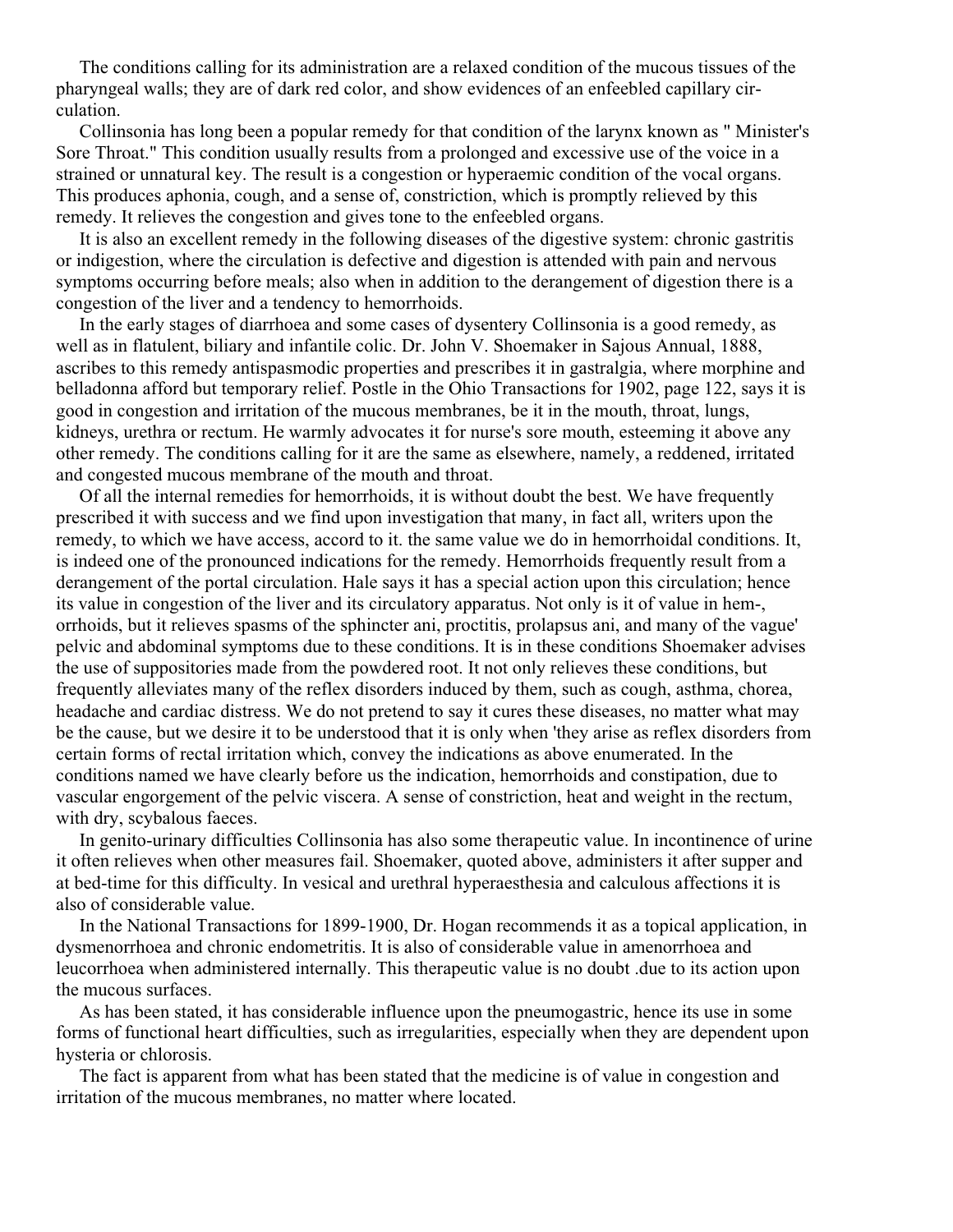The indications for its use will be enumerated again without fear of being tedious. A sense of constriction with irritation in the throat, larynx or anus. A sense of constriction with tickling in the throat, with a cough arising from the use of the' voice. A sensation as if a foreign body were lodged in the rectum, with contraction of the sphincter and a contracted and painful perineum. Sticking pains In the larynx, heart or bladder, vesical tenesmus. Our personal selection of the remedy is based, as we have noted above, upon the trinity-congestion, irritation, and a sense of constriction; these combined with a hemorrhoidal tendency or condition form a combination which points to the selection of this remedy with a positiveness that amounts to almost a certainty.

 DOSAGE:-As a remedy in catarrhal affections of the throat we use Specific Collinsonia, half ounce or ounce; simple syrup or water, four ounces; teaspoonful to a dose. In hemorrhoidal conditions the dose is smaller. Half drachm Specific Collinsonia to a four ounce mixture. Dose, a teaspoonfu1.

 Therapeutic uses of Collinsonia, from the writings of physicians who employ it. Collinsonia Physiological Action.-Collinsonia stimulates the stomach, promoting its own absorption. It is actively tonic in its influence on the entire function of this organ, and from this influence its beneficial action is exercised upon the functions of all the vital organs.

 Collinsonia acts as a tonic to enfeebled muscular structure of the heart. It is conspicuous in its ability to overcome relax'ed and out of tone conditions of the walls of the veins. It has a direct influence upon atonic or dilated or otherwise impaired conditions of the veins and venous capillaries.

 Specific Symptomatology.-In Piles with a sense of fullness, or of a foreign body in the rectum, in all relaxed conditions of the mucous membranes of the lower bowel, Collinsonia is the remedy. It works more promptly if there is passive congestion with blueness or dark discoloration of the membranes, showing imperfect venous capillary circulation.

 Therapy.-It is a specific remedy for hemorrhoids. If they are of recent origin, they can be cured in from three days to a week with this agent. The most intractable cases will be relieved and permanently benefited by its persistent use.

 In *catarrhal gastritis,* where the circulation is defective, Collinsonia, either alone or combined with hydrastis, is of first importance. These agents combined improve the tone of the stomach, strengthening its walls and its mucous membranes, and increasing the strength and character of its glandular structure. They increase the appetite and greatly improve the digestion and assimilation of food. This combination is a superb general tonic in relaxed and debilitated conditions, and combined with iron can hardly be excelled.

 Acute inflammations do not readily yield to Collinsonia, although it is an excellent auxiliary to the indicated treatment. When piles are operated upon, this remedy may be given before and after the operation to advantage. The author has cured many cases by equal parts of Collinsonia and Hamamelis Virginica, giving twenty to thirty drops of the mixture every two hours. Distilled hamamelis can be injected into the rectum, or kept in contact with the external piles by a compress, especially during sleep. Or an occasional application of the liquor of the persulphate of iron in full strength can be made to stubborn external piles. Collinsonia is of great value in the hemorrhoids of the pregnant female, with imperfect venous circulation in the pelvic viscera.

 Pain in the rectum from whatever cause, especially pain not attributable to a definite cause, and pain after surgical operations, is quickly and more or less permanently relieved by Collinsonia. In pain in the lower bowels, persistent and steady, Collinsonia is specific. Either single full doses or doses of five minims of the Specific Medicine every ten minutes, should be given in water. It is recommended as a remedy for diseases of the bladder, but it could hardly be of service unless in case of over-distended, relaxed and enfeebled walls, and muscular stricture of this organ with imperfect capillary circulation, perhaps, accompanying hemorrhoids.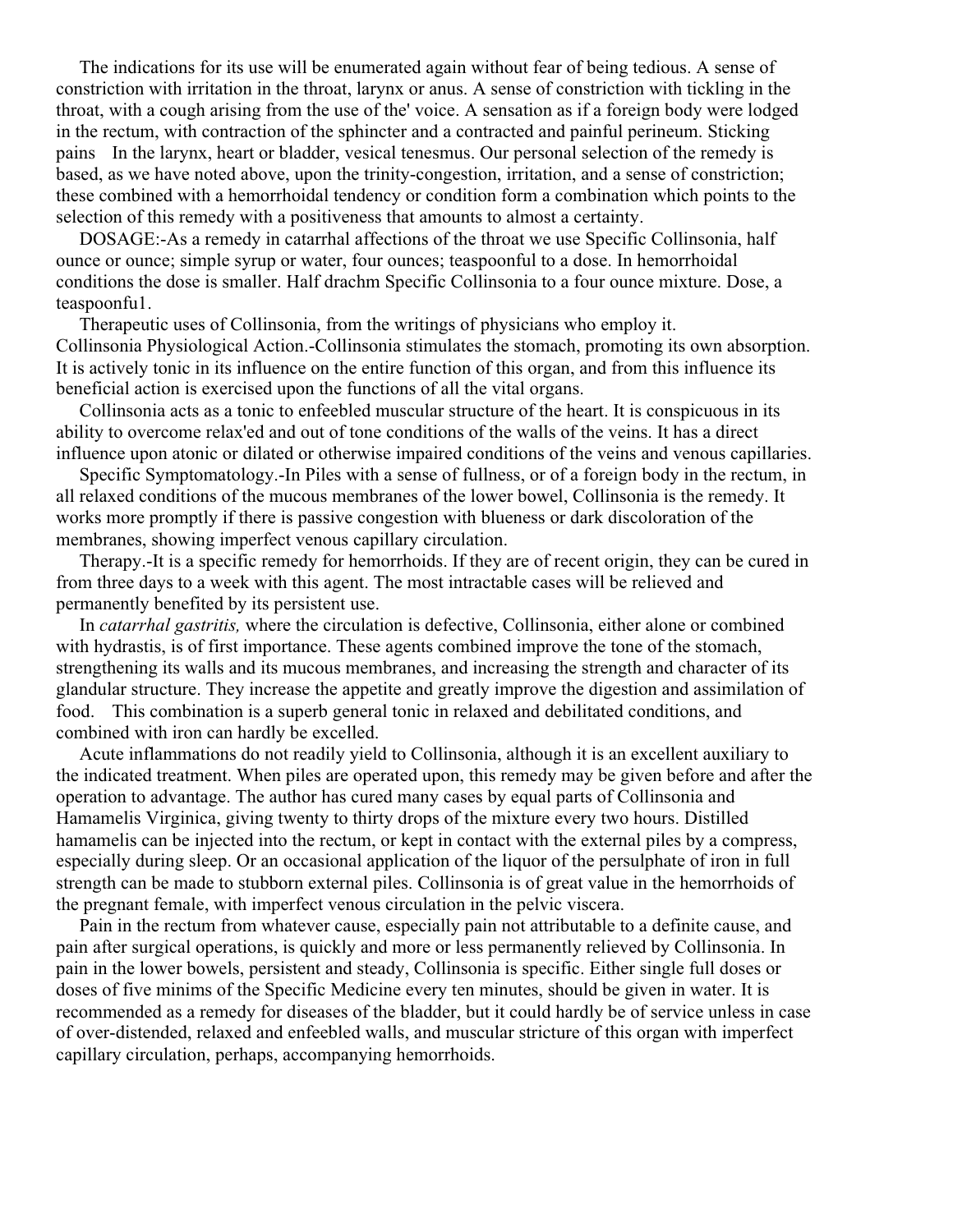Collinsonia is a *heart tonic* of direct and permanent influence. It does not seem to stimulate the heart to sudden action, but its continued use induces steady, permanent and highly satisfactory improvement in the strength and character of the organ, and a correspondingly improved general circulation.

 It is valuable when the heart is debilitated from protracted fevers, or from *rheumatic inflammation,* or from overstrain. It will be found excellent in the bicycle heart, in conjunction with small doses of cactus grandiflorus.

 In *chronic laryngitis or pharyngitis,* with relaxed walls of the larynx or pharynx, with dark discoloration and enfeebled capillary circulation, Collinsonia exercises a prompt and direct influence, especially in the condition known as *clergyman's sore throat,* caused or increased by the use of the voice.

 In atonic conditions of the circulation of a local character, where *passive hemorrhages* are of frequent occurrence without apparent cause, where there is increasing debility, Collinsonia and hamamelis in conjunction given as above indicated are positive curatives.- *Webster, Materia Medica and Therapeutics.*

 Collinsonia Canadensis.-Collinsonia is specific in minister's sore throat; administered in the proportion of: R. Specific Collinsonia, fl  $\frac{4}{3}$  ss; simple syrup, fl.  $\frac{4}{3}$  iss. Half teaspoonful to a teaspoonful four times a day.

 It proves beneficial in other cases of chronic laryngitis, in chronic bronchitis, and phthisis, allaying irritation, and checking cough.

 It also exerts a favorable influence upon the digestive processes, improving the appetite, facilitating digestion, and acting as a general tonic.

 It passes off through the kidneys, and exerts a tonic influence upon the entire extent of the urinary tract. I have thought that its influence was specially exerted upon and through the *pneumogastric,* relieving irritation of, and giving strength to parts supplied from this source.

 Collinsonia is specific in the early stages of hemorrhoids, and will sometimes effect a cure in the advanced stages of the disease. In this case it is employed in small doses: A. Specific Collinsonia, gtt. x; water,  $\frac{3}{3}$  iv. A teaspoonful four times a day.

 I have given the therapeutics of Collinsonia thus briefly, that the points named might make the greater impression upon the reader. In regard it as one of the most direct and valuable agents of the materia medica, and one that will give satisfaction to whoever employs it*.-Scudder; Specific Medication.*

 Collinsonia.-This is the remedy for hemorrhoids, with a sense of heat, burning or constriction in the rectum. It is a remedy for diseases of digestion, functional diseases of the urinary apparatus, and diseases of the reproductive organs, if the above symptoms are present. It is a remedy in diseases of the respiratory apparatus, when the irritation points in the larynx, with change in the voice, or inability to use it without irritation~ Add gtt. v to xx to water  $\frac{3}{2}$  iv; a teaspoonful every two to four hours.-Scudder, *Specific Medication, page 402.*

 Collinsonia Canadensis.- This old remedy occupies an important place in our materia medica. New remedies have supplanted many of our older remedial agents, but Collinsonia, in certain diseases, is still without a rival, and the wrongs over which it possesses a curative power are numerous, and cover a wide range of abnormal conditions.

 Collinsonia Canadensis, commonly known as stone-root, ox-balm and several other local names, is usually found in rich, moist woods, from Canada to Florida. It grows from two to four feet in height, and has thin leaves from six to eight inches in length by three or four inches in width. The root, which 'contains its most active' medicinal properties, is from three to six inches in length, and covered with stem scars, giving it a knotty appearance.

 In catarrhal conditions of the respiratory mucous membrane, most speedy and beneficial results are obtained from the timely exhibition of Collinsonia.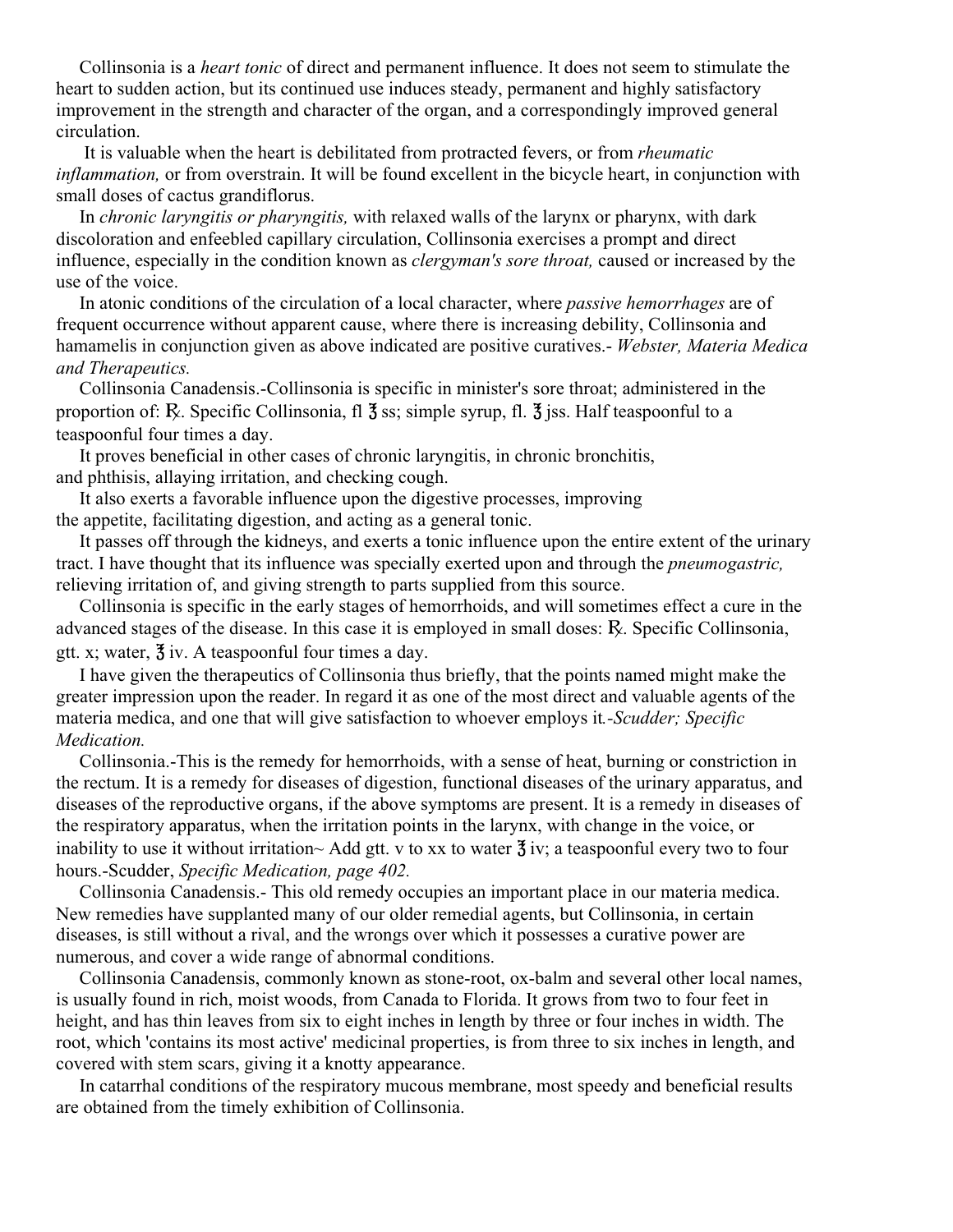The cough of consumptives is greatly lessened by its use, as is also that caused by excessive use of the voice. In the chronic form of laryngitis, commonly known as minister's sore throat, it is a superior remedy when administered in medicinal doses, The prescription in this troublesome affection should be as follows:

 $R\xi$  Specific Collinsonia,  $\qquad - \qquad$  3 ij. Simple Syrup. -  $\qquad$  -  $\qquad$  -  $\qquad$  -  $\qquad$  q. s. ad  $\frac{3}{2}$  iv.

M. Sig. One teaspoonful every three or four hours.

 The uniform and powerful action of Collinsonia upon the mucous membrane of the throat is also manifested in its curative influence in follicular pharyngitis and chronic bronchitis. In these conditions the dose should be from two to five drops of the Specific Medicine every two to four hours.

 The tonic action of this drug upon the heart is direct, decided and permanent. It is one of our most efficient remedies when the heart is debilitated from long continued disease, and especially in protracted rheumatic troubles. It relieves the irritation of the heart, and increases its power and regularity of contraction. In mitral regurgitation it may be administered with confidence in its modifying power. In all functional wrongs of the heart its tonic influence is promptly made apparent. In doses of from two to five drops of the Specific Medicine it almost invariably relieves the distressing cough which frequently accompanies diseases of the heart.

 Collinsonia has a specific action upon the vascular system, and the power of the capillaries is markedly increased under its influence. In passive hemorrhage, when the capillary circulation of the part involved is enfeebled, it exerts a speedily manifested controlling influence, and in all conditions showing a lack of tonicity of the walls of the blood-vessels it is specifically indicated. This power of increasing the tone of the circulatory system makes it an energetic remedial agent in many cases of dropsy. The dose employed in these conditions should be ten drops of the Specific Medicine every two or three hours.

 In atonic states of the stomach Collinsonia constitutes a medicament which gives most satisfactory results, and is especially indicated in catarrhal gastritis when the circulation is defective. In bowel affections it soothes and heals, and gives tone to the intestinal mucous surfaces. It is therefore an agent of much value in many cases of diarrhoea and dysentery.

 In hemorrhoids Collinsonia is our most efficient remedy, and will cure all cases susceptible to therapeutic action. Perhaps I can more clearly present its wonderful power over this abnormal condition, and at the same time more forcibly impress upon the mind the indications here calling for exhibition, if I briefly report a case occurring in my own practice. A feeble woman, about fifty years of age, consulted me in reference to hemorrhoids which had caused her much suffering for many years. She had recently consulted a surgeon who advised an operation, and another doctor told her he could speedily remove the affliction by injecting the tumors with a mixture of carbolic acid and sweet oil. An examination revealed numerous small piles protruding and displayed within the rectum largely dilated veins. She suffered from an almost constant sensation of some foreign body in the rectum, and a contraction of the sphincter, which at times became very painful.

 I told her that her health was not such as to justify an operation, and that in view of the many dilated veins, the injection suggested would be somewhat dangerous, as a clot might possibly form and be forced into the portal circulation and cause embolism of the liver. On being assured that a considerable relief from her sufferings could be obtained by the judicious and continued use of medicine, she decided to place herself under my treatment. I gave her a vial of Specific Collinsonia and directed her to add ten drops of the medicine to thirty teaspoonfuls of water and take one teaspoonful of the dilution every two hours.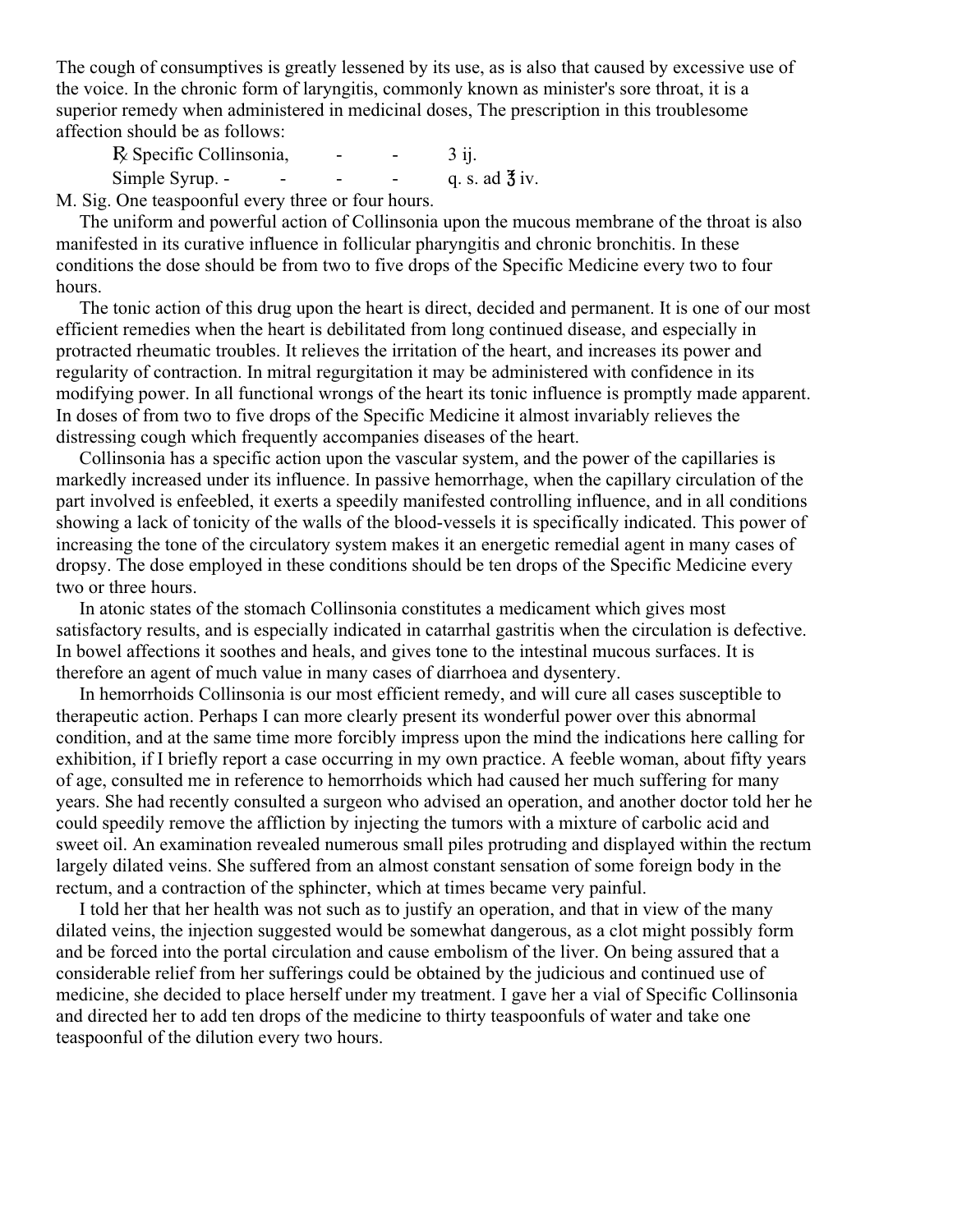I also gave her a weak solution of the persulphate of iron, to which was added an equal quantity of the tincture of opium, and advised her to use the combination twice a day as a local application. This treatment was continued for six months, at which time the protruding piles had disappeared and the dilated veins had resumed their normal state.

 The hemorrhoids of pregnant women, caused by imperfect venous circulation of the pelvic viscera are also subject to its control, and the unpleasant condition which gives a sense of constriction, weight and heat in the rectum, from which many child-bearing women suffer severely, yields with reasonable promptness to its soothing influence. Most pains in the rectum, when not caused by organic change, come within its healing properties. In all rectal diseases the small dose gives the best results.

 Collinsonia exerts a tonic action upon the entire urinary tract, and in most diseases of the kidneys and bladder its curative power is quickly manifested. Under its influence the secretion from the kidneys is considerable augmented, and dropsical fluids removed. In catarrhal affections of the kidneys, bladder and entire genito-urinary organs, this drug will aid much in bringing about a complete recovery.

 Collinsonia has a direct and stimulating action upon the absorbent system and mucous membranes, and is, therefore, of great usefulness in diseases of the glandular system. Its beneficial effect in dropsies is in no small degree owing to its stimulating influence upon. the absorbent system. In wrongs of ,this nature it should be administered in doses of from five to ten drops of the Specific Medicine every two or three hours until the system is brought under its control, and then continued in medium or even small doses three or four times a day.

 Collinsonia is a tonic, stimulant, astringent, diaphoretic, diuretic and alterative. In very large doses it is irritant and emetic.

 The most prominent specific indications for Collinsonia are as follows: Irritation, with a sense of constriction in the larynx; oppression with tightness in the epigastrium; painful constriction in the rectum; hemorrhoids with constriction of the sphincter, and a sense of a foreign body in the rectum; passive congestion with dark discoloration of mucous membrane; relaxed condition of mucous membranes, especially of the lower bowel...

 The dose of Collinsonia is ten drops of the Specific Medicine, but in many cases the best effect can be obtained by adding ten drops of the Specific Medicine to four ounces of water and administering one teaspoonful of the dilution every hour to every two or three hours.-John W. Fyfe, M.D.

 Collinsonia is a very good alterative in chronic diseases of the urinary organs, acting specifically in many instances, in dropsy, calculous affections, etc. It has a god influence on the digestive process and improves the appetite. It relieves irritation of the mucous surfaces, especially of the pelvic viscera. It is valuable in atonic dyspepsia, and is specific for hemorrhoids with a constant sensation of some foreign body in the lower bowels. In atonic dyspepsia with constipation, good results may be expected from it. It is especially good if hemorrhoids are also present. It relieves hemorrhoids in the pregnant female. Use it in dysmenorrhoea, leucorrhoea, and prolapsus uteri, if there be hemorrhoids associated with these disorders. For these hemorrhoidal and other rectal. disorders the small dose acts better than the large one. As a rule give the following.:

| R. Specific Collinsonia,. | $\overline{\phantom{0}}$ | gtt. x. to xv: or xxx |  |
|---------------------------|--------------------------|-----------------------|--|
| Aqua, -                   |                          | fl $\overline{3}$ iv. |  |

M. Sig. Dose, from one-half to one teaspoonful every three hours.

 This agent has a specific influence on the tissues and valves of the heart, hence it becomes very valuable in some heart troubles. For rheumatic carditis it is a very reliable remedy. It is also valuable in chronic inflammation of the pericardium, giving rise to dropsical effusions. It is claimed to be an absolute specfic for minister's sore throat, and in chronic disease of the larynx, bronchi, etc., checking the cough and disease.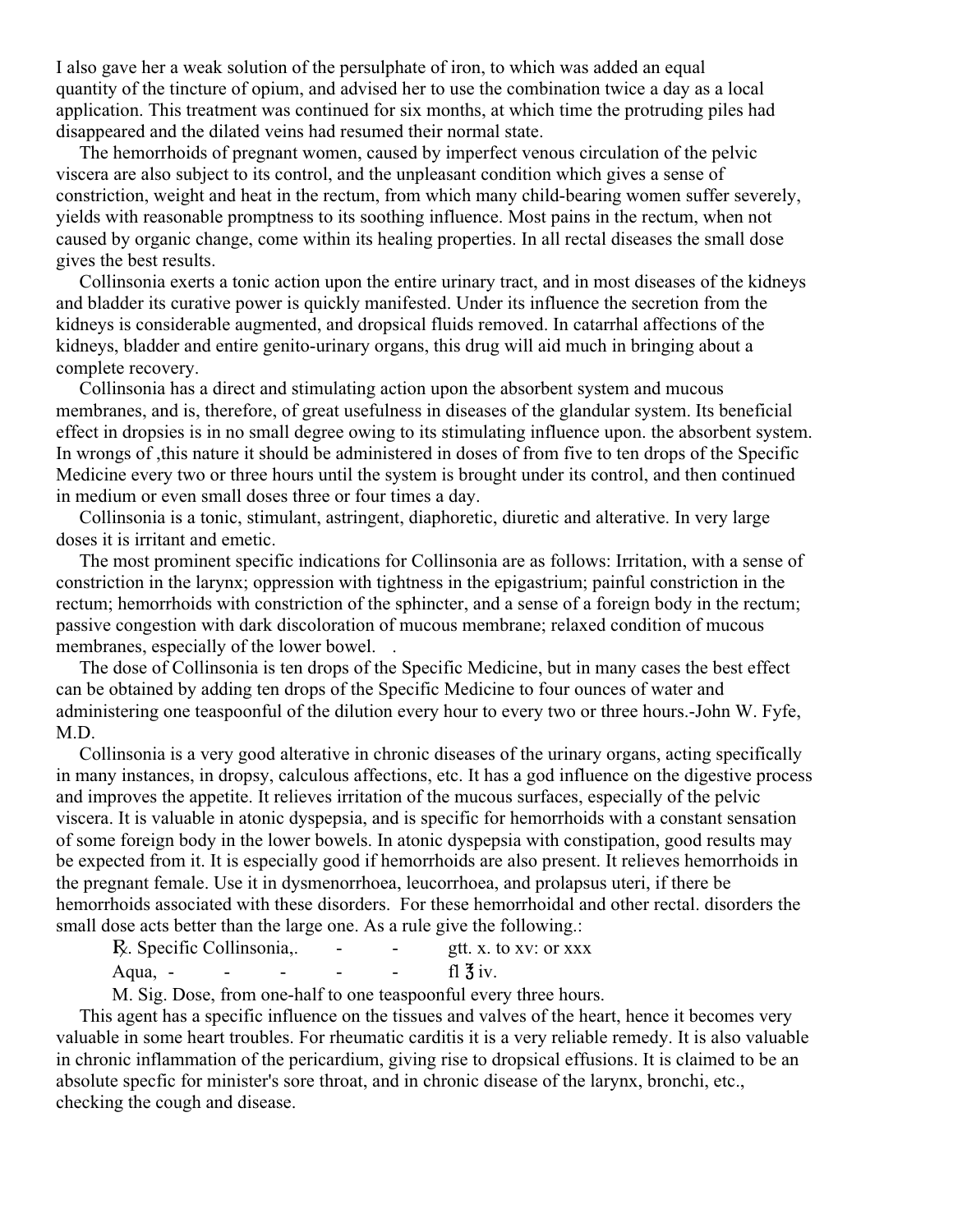For the throat trouble give it much stronger than recommended for hemorrhoids.

| R. Specific Collinsonia, | - | - | - | ft 5 ss.               |
|--------------------------|---|---|---|------------------------|
| Simple Syrup,<br>-       | - | - |   | fl $\overline{3}$ iss. |

M. Sig. Dose, from one-half to one teaspoonful every three hours.

 Use the remedy in spermatorrhoea accompanied with hemorrhoids. Owing to the fact that it does not derange the stomach, it is an excellent remedy. *Extract from Locke's Materia Medica and Therapeutics.*

 Collinsonia is said to be alterative, tonic, stimulant and, diuretic. It acts principally on the venous system and mucous tissues, and undoubtedly has a marked action on the vagus, relieving irritation in parts to which that nerve is distributed. Small doses of the green plant will promptly provoke emesis. It has long been a popular domestic remedy for various disorders. The bruised leaves were applied as a poultice in burns, bruises, wounds, sores, sprains, and for internal abdominal ailments. The root was used in female complaints, piles, urinary diseases, and gastro-intestinal affections.

 The remedy has been used with varying degrees of success by the profession in female disorders, amenorrhoea, dysmenorrhoea, menorrhagia, vicarious menstruation, prolapsus uteri, leucorrhoea, threatened abortion, and pruritus-vulvae, dependent on varicosis.

 Stone Root being diuretic, and tonic, was formerly much used in genito-urinary troubles. It was highly thought of in a calculous diathesis. While very much overrated, it is probable that it was not without beneficial results in toning up the renal organs and allaying irritation consequent upon the. presence of gravel. It is certainly a good remedy in vesical catarrh. Good results have come from its employment in spermatorrhoea and varicocele, when accompanied by piles.

 Catarrhal conditions, whether of renal, vesical, or genito urinary organs, or of the respiratory mucous surfaces, are speedily benefited by it. Even the cough of phthisis is rendered much less harassing by its administration.

 One of the first uses of Collinsonia by Eclectics was in the treatment of that form of laryngitis known as "minister's sore throat." For this condition it is the best agent we possess. It is equally valuable in other forms of chronic laryngitis, pharyngitis, and in some cases of chronic bronchitis, and trachitis. It is an excellent remedy for aphonia, resulting from vascular hyperaemia, or from congestion. In throat troubles,

| R. Specific Collinsonia, - | - | $3$ ii. $-3$ j.    |
|----------------------------|---|--------------------|
| Simple syrup, q. s.,       |   | $\overline{3}$ iv. |
|                            |   |                    |

M. Sig. Teaspoonful every three or four hours.

 In diseases of the gastro-intestinal tract, it is beneficial In relieving the irritation, improving the appetite, promoting the flow of gastric juice, and in exerting a decided tonic effectupon the organs involved. It is more clearly indicated when piles are present as a complication. It is a good remedy in indigestion, irritative dyspepsia, chronic gastritis, chronic gastric catarrh, diarrhoea, dysentery colic, and spasmodic conditions of the stomach and intestines. By its tonic action upon the bowels, it is a valuable remedy for constipation. Perhaps one of the most direct indications for Collinsonia, is a hemorrhoidal and constipated state due to vascular engorgement of the pelvic viscera., The most marked symptoms calling for it w,ill be a sense of constriction, heat and weight in the rectum, with dry, scybalous feces. Under these conditions the remedy gives marked relief, especially so in pregnant women. In rectal ailments give the small dose,

R. Specific Collinsonia, gtt. x-xv.

Aqua,  $\frac{3}{3}$  iv.

M. Sig. Teaspoonful every three or four hours.

 Collinsonia acts upon the tissues and valves of the heart, relieving irritation, increasing its power to act, and regulating its, contractions. It is a serviceable drug in hydropericardium, rheumatic heart troubles, and functional disturbances due to irritation of the stomach.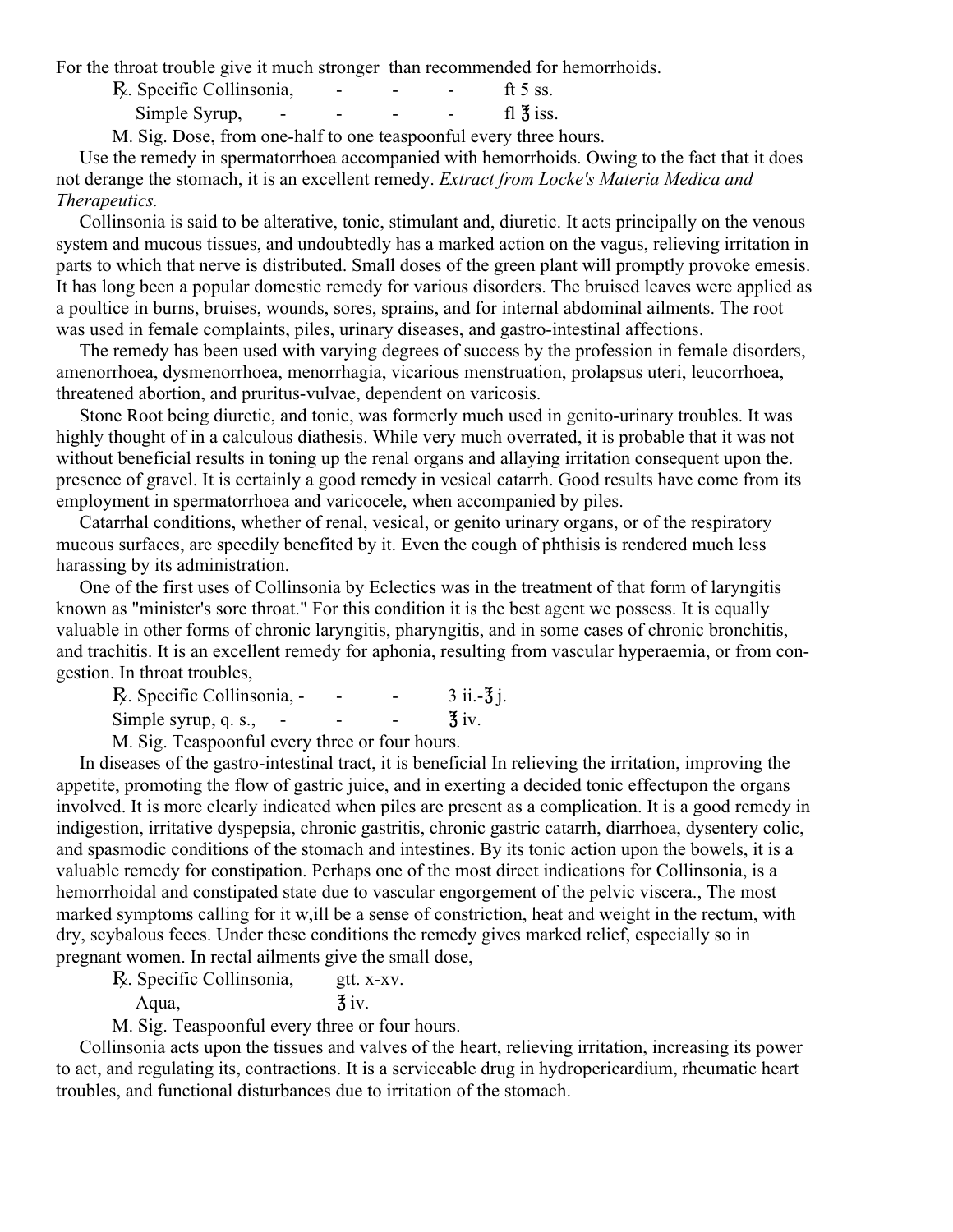Mitral regurgitation and the distressing cough of heart disease, are greatly benefited by its administration. A. Specific Collinsonia gtt. iij every hour. Lack of tonicity of the blood vessels is overcome by Collinsonia. In short, passive vascular engorgement with dilated capillaries, torpid portal circulation, and lack of muscular tonicity, call for stone root. The keynote is a *sense of weight and constriction* in the part affected. The dose should vary from one-tenth drop to fifteen drops Specific Collinsonia; the smaller dose being preferable in hemorrhoids. Prof. Scudder points out as indications for this drug, a sense of constriction, irritation in throat, larynx or anus, with tickling in throat, with cough arising from use of the voice; a sensation as if a foreign body were lodged in the rectum, with contraction of sphincter; and contracted and painful perineum.-*H. W. Felter,M. D., in The Medical Gleaner.*

 Collinsonia.- This is not one of the newer remedies, but it is an efficient one nevertheless. Under old methods Collinsonia has been variously classified. It has been called a tonic, a diuretic, an astringent, a diaphoretic, an alterative, a stimulant, a carminative, a discutient, etc. Had we nothing but these names to guide us to a practical use of this, or in fact any other drug, there certainly would be room for guess-work. The fact that a drug is " said to be good" for such and such diseases, does not avail us much.

 The Eclectic finger-boards pointing to the use of Collinsonia are few, but they are positive, and our experiences with the drug, based upon these indications, are sufficiently satisfactory to warrant us in not only recommending it, but in urging JOURNAL readers to its use. The late Prof. J. M. Scudder said of Collinsonia: "I regard it as one of the most direct and valuable agents of the materia medica, and one that will give satisfaction to whoever employs it. "The only qualification that we would attach to this declaration is, that a fresh and reliable preparation of the drug must be used. The indications pointing to the use of Collinsonia may be summed up in a very few words, They are *congestion, irritation,* with *a sense of constriction,* and its application as a remedy is beneficial, no matter what part of the digestive tract is most disturbed, The above indications are frequently pronounced in diseases of the throat or larynx, diseases of the stomach, and in diseases of the rectum and anus. Besides, we believe that through its general tonic affect, Collinsonia markedly benefits chronic disturbances of the genito-urinary organs.

# AROMATIC SPECIFIC COLLINSONIA.

## By PROFESSOR KENT O. FOLTZ, M. D., Cincinnati, O.

 Regarding the use of Aromatic Specific Collinsonia would say that my attention was first called to the preparation of the flowering top of Collinsonia by Professor H. T. Webster, M. D., of Oakland, California, in the summer of 1890. My father, Wm. K. Foltz, M. D., has made use of it for the last five years. He states that in many conditions he prefers it to the root preparation. He says: "My experience with Aromatic Specific Collinsonia has been very satisfactory in diseases of the respiratory passages, especially in pharyngitis, laryngitis and bronchitis. In rectal and cystic diseases it is a favorite remedy. It may be given with most confidence wherever there is vascular disturbance of the mucous surfaces with marked venous congestion, whether acute or chronic. In pharyngolaryngitis I consider it specific. With the above indications I prefer Aromatic Specific Collinsonia to that of the root, and now invariably prescribe it as giving better and quicker results.

 "l am inclined to the opinion that the aromatic principle in the green plant is an important remedial agent which does, not exist in the root. My use of the drug has been mostly along the line indicated, and has been so uniformly good that I seldom think of any other except the associate remedy."

 My own experience with the drug has been mainly with laryngeal diseases, especially where hoarseness and tickling in the larynx were present, the result seeming much more satisfactory than with the preparation made from the root.